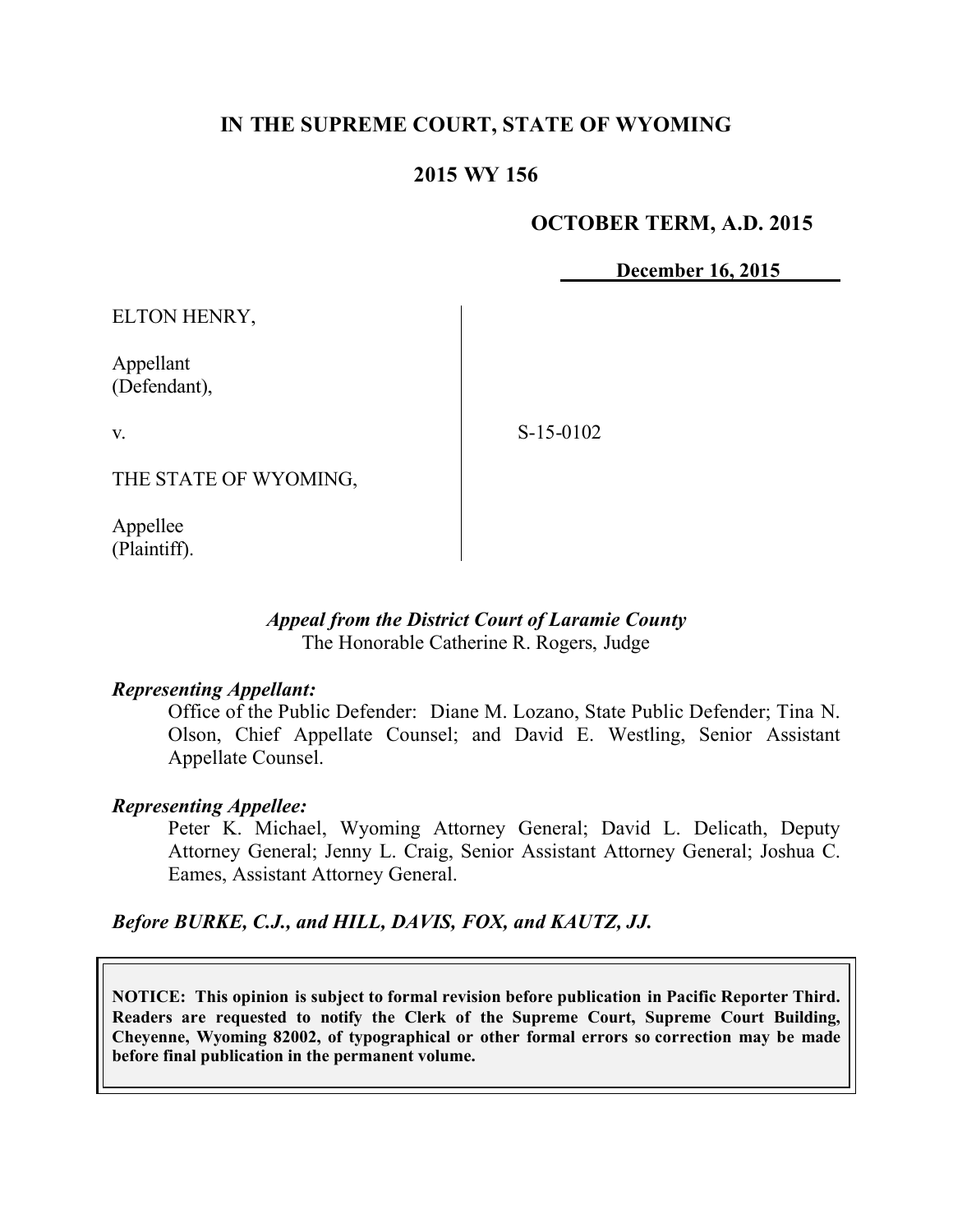#### **KAUTZ, Justice.**

[¶1] Pursuant to a plea agreement with the State of Wyoming, Elton Henry pleaded no contest to one count of first degree sexual abuse of a minor and one count of second degree sexual abuse of a minor, both felonies. He challenges his convictions on appeal, claiming the district court did not properly advise him that his future employment opportunities could be affected by loss of the privilege to possess firearms. We conclude he waived his right to appeal this issue in his plea agreement and, in any event, the district court's advisement was sufficient.

[¶2] We affirm.

#### **ISSUES**

[¶3] Mr. Henry presents the following issue on appeal:

I. Did the trial court commit reversible error by failing to advise Mr. Henry of his rights as required by W.S. § 7-11- 507?

The State raises an additional issue, which we rephrase:

I. Did Mr. Henry waive his right to appeal a claimed error in advisements in his plea agreement?

## **FACTS**

[¶4] The underlying facts of this case are not directly relevant to the issues on appeal. In summary, the State charged Mr. Henry with nine felony counts of sexual abuse of his two young grandchildren. The State and Mr. Henry entered into a written plea agreement in which he pleaded no contest to one count of first degree sexual abuse of a minor under Wyo. Stat. Ann. § 6-2-314(a)(i) (LexisNexis 2015)<sup>1</sup> and one count of second degree sexual abuse of a minor under Wyo. Stat. Ann. §  $6-2-315(a)(ii)$  (LexisNexis 2015), and

 <sup>1</sup> Section 6-2-314 states in relevant part:

<sup>(</sup>a) An actor commits the crime of sexual abuse of a minor in the first degree if: (i) Being sixteen (16) years of age or older, the actor inflicts sexual intrusion on a victim who is less than thirteen (13) years of age[.]

 $2$  Section 6-2-315 states in relevant part:

<sup>(</sup>a) Except under circumstance constituting sexual abuse of a minor in the first degree as defined by W.S. 6-2-314, an actor commits the crime of sexual abuse of a minor in the second degree if: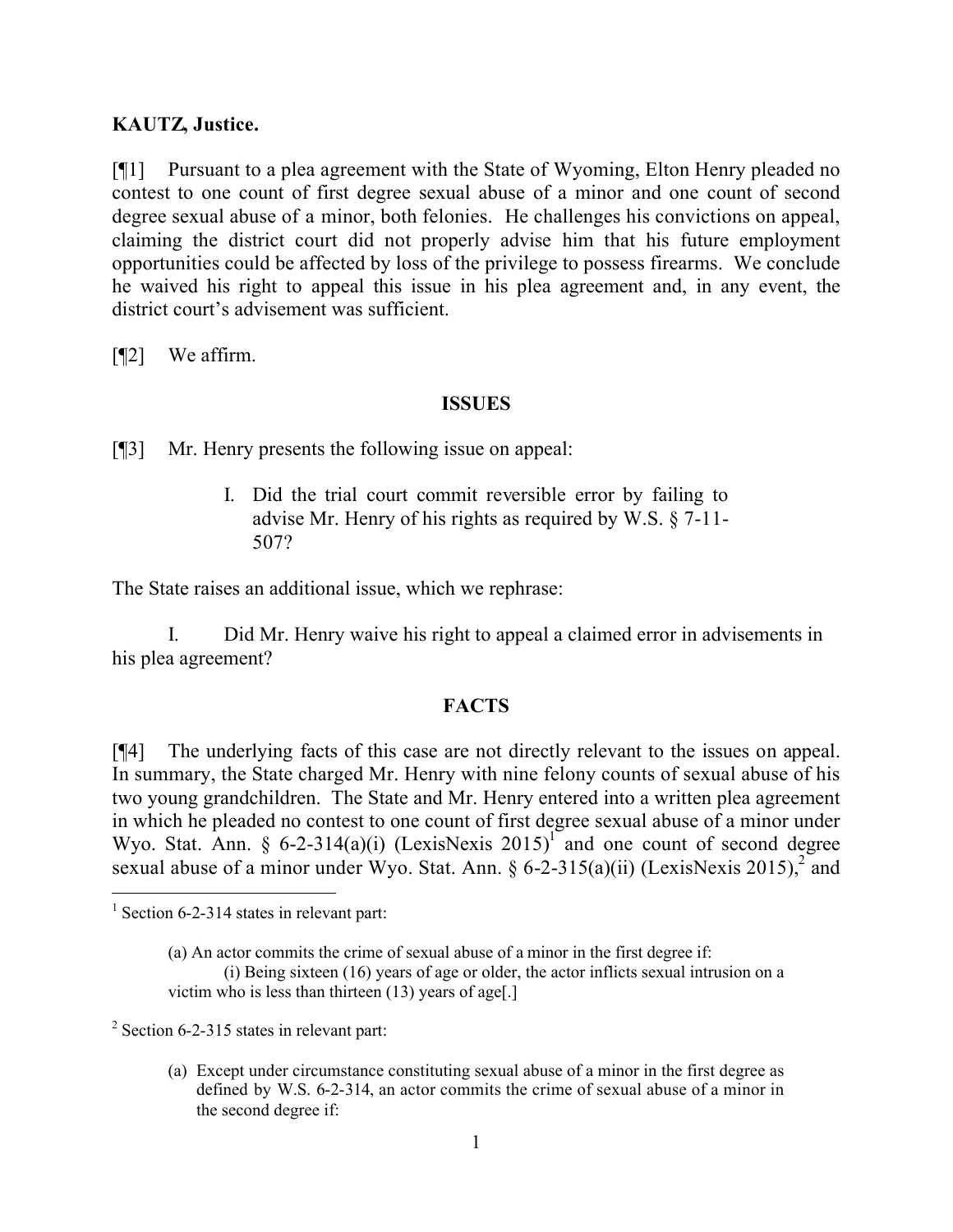the State dismissed the other charges. The plea agreement also contained a specific waiver of Mr. Henry's rights to appeal and to object to the agreement, his pleas, and his convictions.

[¶5] Prior to accepting his no contest pleas, the district court advised Mr. Henry in open court that the legal consequences of pleading no contest were the same as pleading guilty. The court also explained:

> THE COURT: There are a number of important consequences that result from pleading guilty to a felony. A felony conviction may deprive you of certain rights, such as the right to vote, to hold public office, or sit on a jury, and could affect you ability to obtain certain employment or licenses.

> A felony conviction may affect your right to own or possess firearms or explosive devices. You should assume that you may never be allowed to have a gun.

[¶6] At sentencing, the district court rejected Mr. Henry's request for a suspended sentence. It ordered him to serve twenty-five to thirty years in prison on the first degree conviction and eighteen to twenty years in prison on the second degree conviction, with the terms to run concurrently. Mr. Henry filed a timely notice of appeal.

## **DISCUSSION**

## *1. General Law on the Firearms Advisement*

[¶7] Mr. Henry claims his convictions are invalid because the district court failed to comply with Wyo. Stat. Ann. § 7-11-507 (LexisNexis 2015). That statute states:

> (a) No judgment of conviction shall be entered upon a plea of guilty or nolo contendere to any charge which may result in the disqualification of the defendant to possess firearms pursuant to the provisions of 18 U.S.C.  $\S$ § 922(g)(1), (9) and

 $\overline{a}$ 

<sup>. . . .</sup>

<sup>(</sup>ii) Being sixteen (16) years of age or older, the actor engages in sexual contact of a victim who is less than thirteen (13) years of age[.]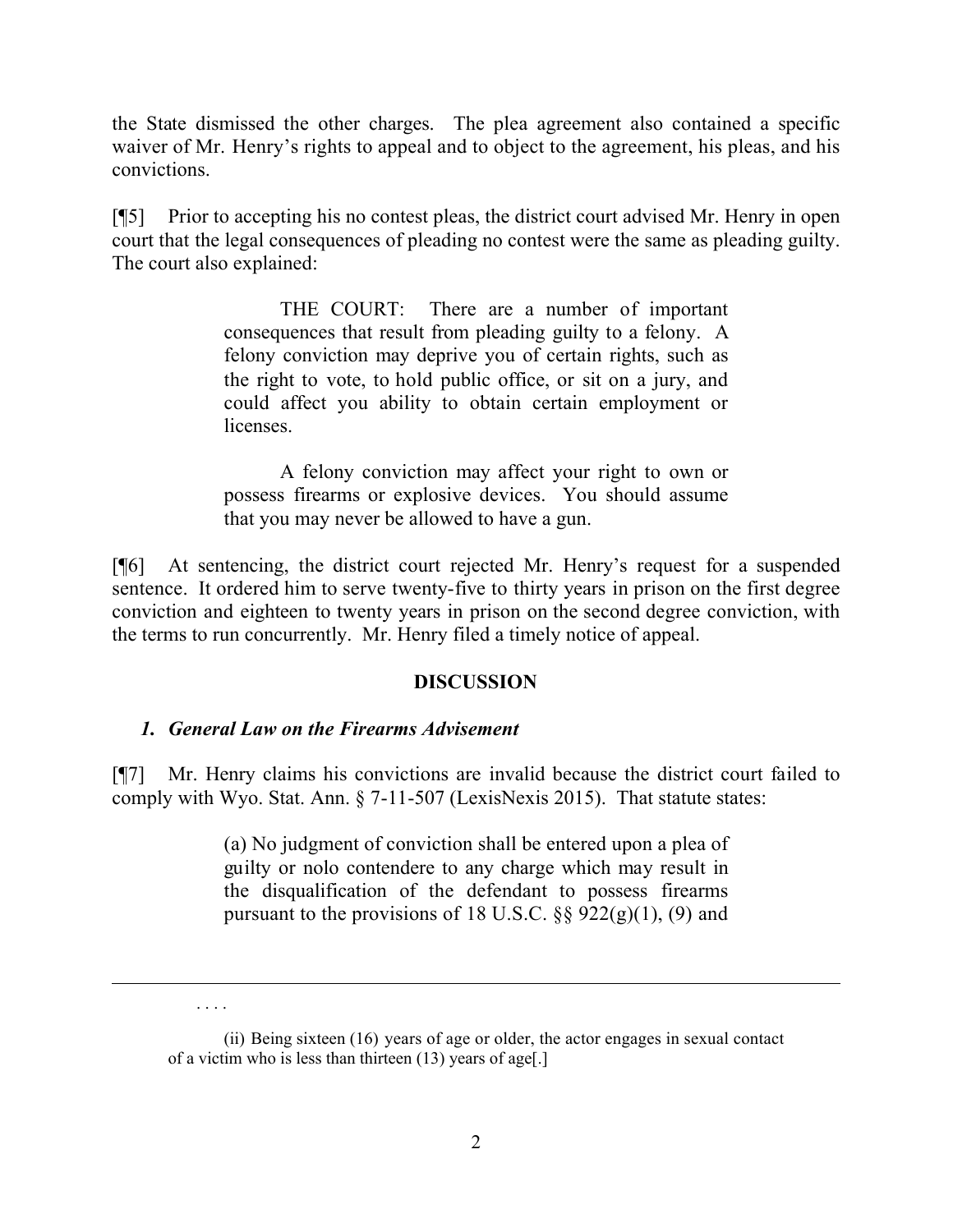924(a)(2) or other federal law unless the defendant was advised in open court by the judge:

(i) Of the collateral consequences that may arise from that conviction pursuant to the provisions of 18 U.S.C. §§  $921(a)(33), 922(g)(1), (9)$  and  $924(a)(2)$ ; and

(ii) That if the defendant is a peace officer, member of the armed forces, hunting guide, security guard or engaged in any other profession or occupation requiring the carrying or possession of a firearm, that he may now, or in the future, lose the right to engage in that profession or occupation should he be convicted.

[¶8] We first addressed the requirements of § 7-11-507 in *Starrett v. State,* 2012 WY 133, 286 P.3d 1033 (Wyo. 2012). In that case, the district court failed to advise the defendant under the statute when it entered judgment on his guilty plea to third degree sexual abuse of a minor. *Id.,* ¶ 2, 286 P.3d at 1034-35. We concluded the notifications under § 7-11-507 were required by the law and the district court violated the requirements of W.R.Cr.P.  $32(b)(1)(E)^3$  by failing to give them. *Id.*, **[1**] 11-12, 286 P.3d at 1037-38. Our ruling was recapped at the end of the opinion as follows:

> [W]e must apply our de novo standard of review to the issue before us because that issue requires our interpretation and application of a statute. We hold that Wyo. Stat. Ann.  $\S$  7–11– 507 is clear and unambiguous; therefore, we must simply give effect to its plain meaning. We hold that, because the legislature has used the word "shall" in its language, "[n]o judgment of conviction shall be entered upon a plea of guilty ... unless the defendant was advised in open court by the judge," this Court accepts the provision as mandatory and has no right to make the law contrary to what the legislature prescribed. The word "shall" in this statute intimates an absence of discretion. The advisement in Wyo. Stat. Ann. § 7– 11–507 is required, and W.R.Cr.P.  $32(b)(1)(E)$  mandates that

. . . .

(E) Any other advisements required by law or that the court deems appropriate.

<sup>&</sup>lt;sup>3</sup> Rule 32 states in relevant part:

<sup>(</sup>b) *Judgment.* –

<sup>(1) . . . [</sup>J]udgment of conviction upon a plea of guilty or nolo contendere shall include: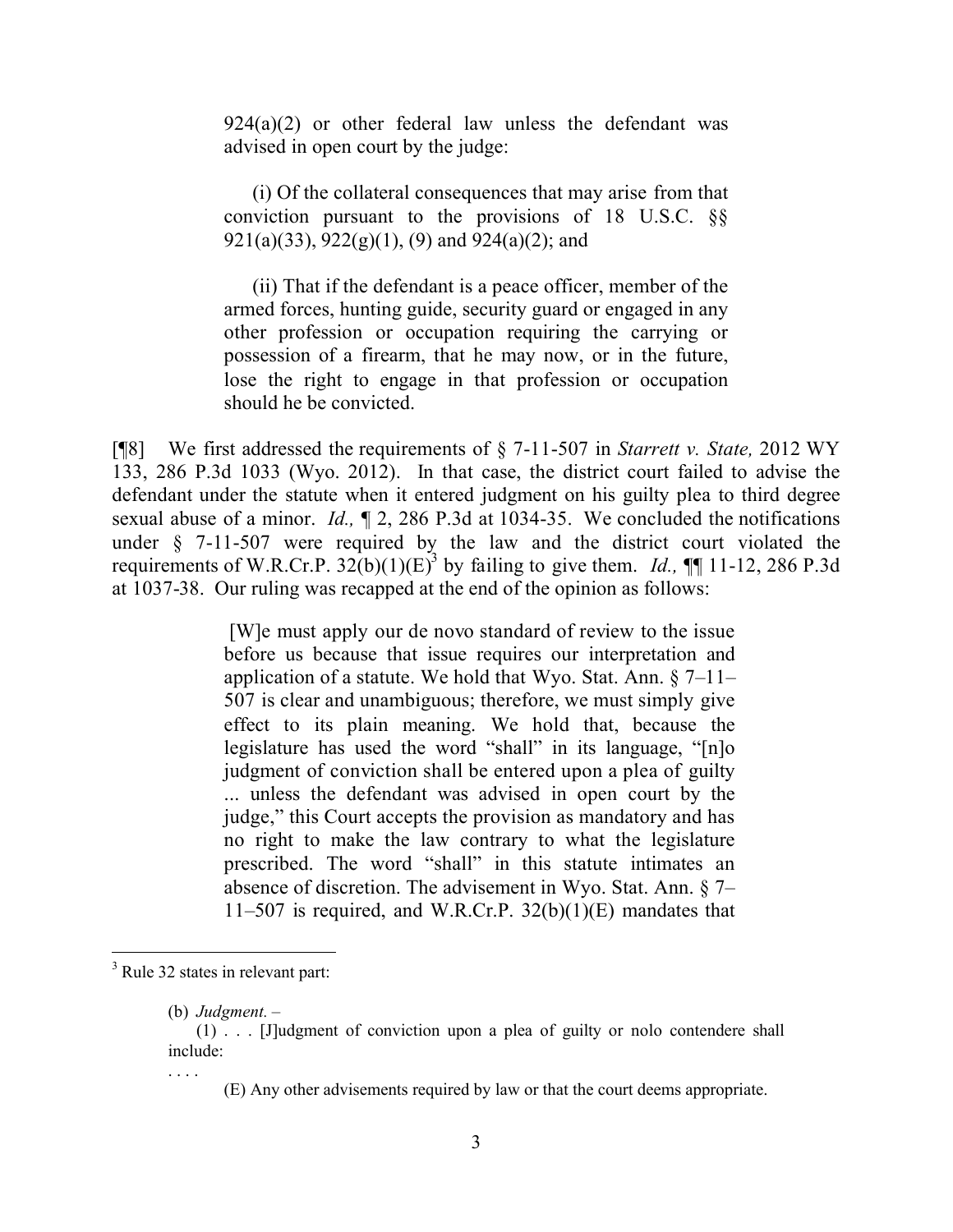the judgment of conviction upon Starrett's plea of guilty must include that advisement. The district court's failure to give Starrett that required advisement was a Rule 32 error. Consistent with our precedent dealing with Rule 32 error, we hold that the district court's failure to include in Starrett's judgment of conviction upon his plea of guilty the advisement required by Wyo. Stat. Ann. § 7–11–507 requires us to set aside Starrett's judgment of conviction and remand to that court with directions that he be permitted to plead anew.

*Id.,* ¶ 19, 286 P.3d at 1040.

[¶9] In *Balderson v. State,* 2013 WY 107, ¶ 14, 309 P.3d 809, 812 (Wyo. 2013), we explained there are two distinct advisements required by  $\S$  7-11-507. Subsection (a)(i) requires the district court to advise a defendant pleading guilty or no contest to a felony of possible disqualification from possessing firearms under federal law, and subsection (a)(ii) requires notification that loss of the firearm privilege may affect the defendant's employment opportunities. *Id. See also Parks v. State,* 2014 WY 57, 325 P.3d 915 (Wyo. 2014); *Cobb v. State,* 2013 WY 142, 312 P.3d 827 (Wyo. 2013); *Pedraza v. State,* 2014 WY 24, 318 P.3d 812 (Wyo. 2014). The advisements are necessary to ensure the defendant enters his plea with knowledge of all potential consequences, and the failure to give them will result in reversal of the convictions. *Balderson,* ¶¶ 22, 25, 309 P.3d at 814.

[¶10] Furthermore, the advisements are compulsory even though the defendant may not actually be affected by the particular consequences. In *McEwan v. State,* 2013 WY 158, ¶ 19, 314 P.3d 1160, 1166 (Wyo. 2013), we reversed the defendant's conviction because she was not given the firearms advisements when she pleaded guilty to obtaining welfare benefits by misrepresentation. The Court reached that conclusion even though Ms. McEwan had previously lost her firearms privileges as the result of a felony conviction and "she was not employed in an occupation that required her to carry a firearm, and we ha<sup>[d]</sup> no reason to believe that she [had or ever would] have aspirations to obtain such a job." *Id.*

## *2. Waiver*

[¶11] The State claims Mr. Henry waived, in his plea agreement, the right to appeal the district court's failure to give the firearms advisement. In *Bush v. State,* 2003 WY 156, ¶ 6, 79 P.3d 1178, 1181 (Wyo. 2003), we stated that "a defendant may waive his right to appeal, so long as that waiver is knowing and voluntary." *See also United States v. Hernandez,* 134 F.3d 1435, 1437 (10th Cir. 1998). In other cases, however, we have noted the waiver of the right to appeal has limited application when the district court's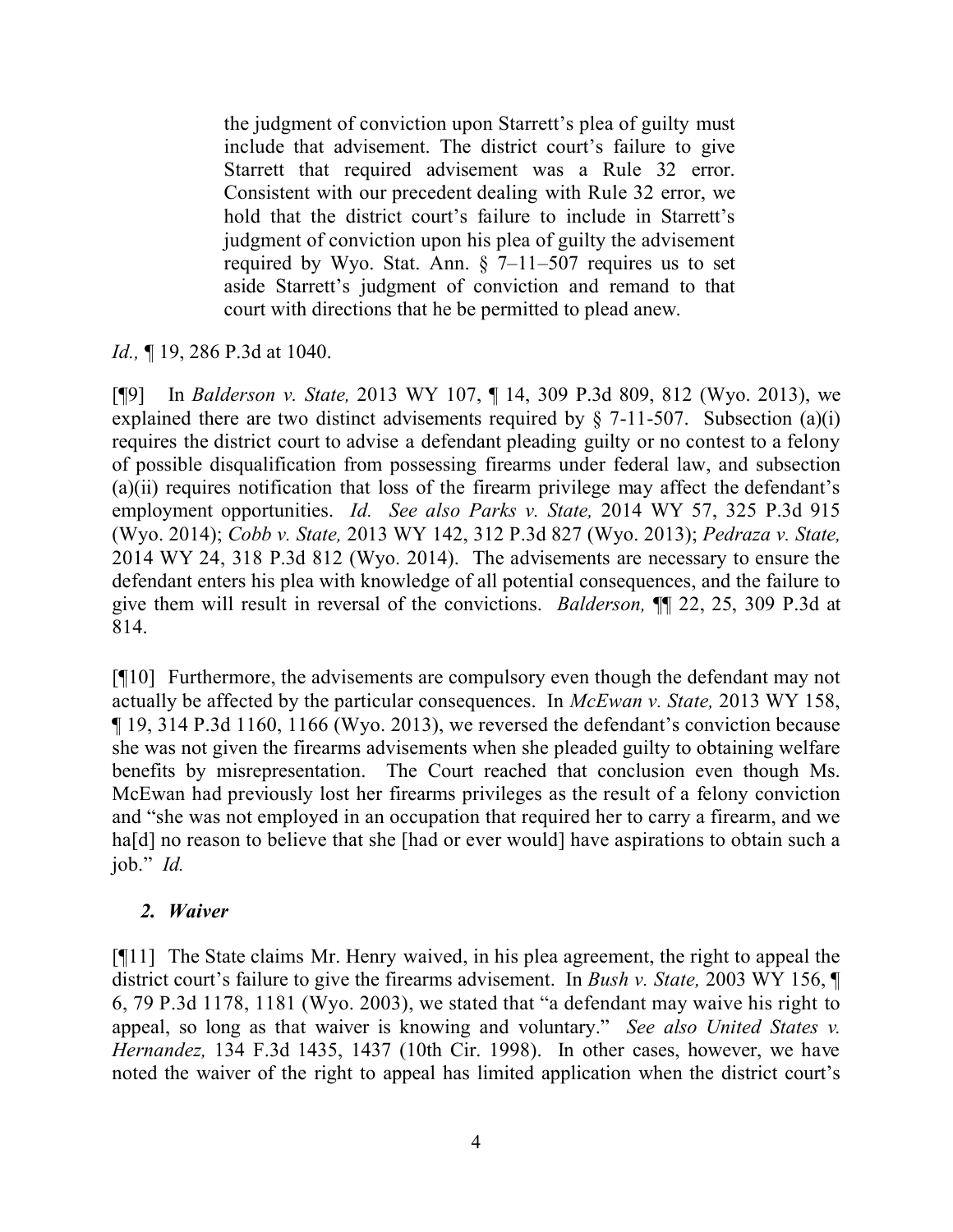alleged error undermines the validity of the guilty plea itself. *See Noel v. State,* 2014 WY 30, ¶ 16, 319 P.3d 134, 141-42 (Wyo. 2014).

[¶12] In *United States v. Hahn,* 359 F.3d 1315, 1325 (10<sup>th</sup> Cir. 2004) (en banc) (per curiam), the United States Court of Appeals for the Tenth Circuit adopted a three-part test to determine whether a waiver of the right to appeal is enforceable in a given case. Under the test, the appellate court determines:

> (1) whether the disputed appeal falls within the scope of the waiver of appellate rights; (2) whether the defendant knowingly and voluntarily waived his appellate rights; and (3) whether enforcing the waiver would result in a miscarriage of justice[.]

*Id.* By ensuring the waiver is knowing and voluntary and does not result in a miscarriage of justice, the *Hahn* test protects against the concerns voiced in *Noel.* 

[¶13] Under the first element of the *Hahn* test, we must determine the scope of Mr. Henry's waiver of his right to appeal. We review plea agreements *de novo* and interpret them using general contract principles. *Schade v. State,* 2002 WY 133, ¶ 5, 53 P.3d 551, 554 (Wyo. 2002)*; Noel* ¶ 17, 319 P.3d at 142. Ambiguities in a waiver of appellate rights will be interpreted against the State; however, a defendant will be held to the clear terms of a lawful plea agreement. *Hahn,* 359 F.3d at 1325, 1328.

[¶14] In Wyoming, questions about the meaning of a plea agreement have typically arisen in the context of a defendant's claim that the State breached the terms of the agreement. *Schade, supra*. *See also Fernandez v. State,* 2006 WY 8, 126 P.3d 111 (Wyo. 2006). However, *Knox v. State,* 848 P.2d 1354 (Wyo. 1993), addressed whether the defendant waived the right to claim a violation of the Interstate Agreement on Detainers Act (IAD) when he entered his guilty plea. There was apparently no written plea agreement but, after reviewing the agreement as recited by the parties at the change of plea and sentencing hearings, we concluded Mr. Knox had not waived that right. *Id.* at 1356-58.

[¶15] In the case at bar, the scope of Mr. Henry's waiver of his rights is set out in the written plea agreement, which states in relevant part:

> THE DEFENDANT agrees and understands that by entering this agreement and by entering the above plea(s) that the Defendant is giving up . . . the right to appeal any charges, means by which evidence/statements were obtained, and defects in charging documents or jurisdiction. By entering this plea(s) the Defendant represents to the Court and agrees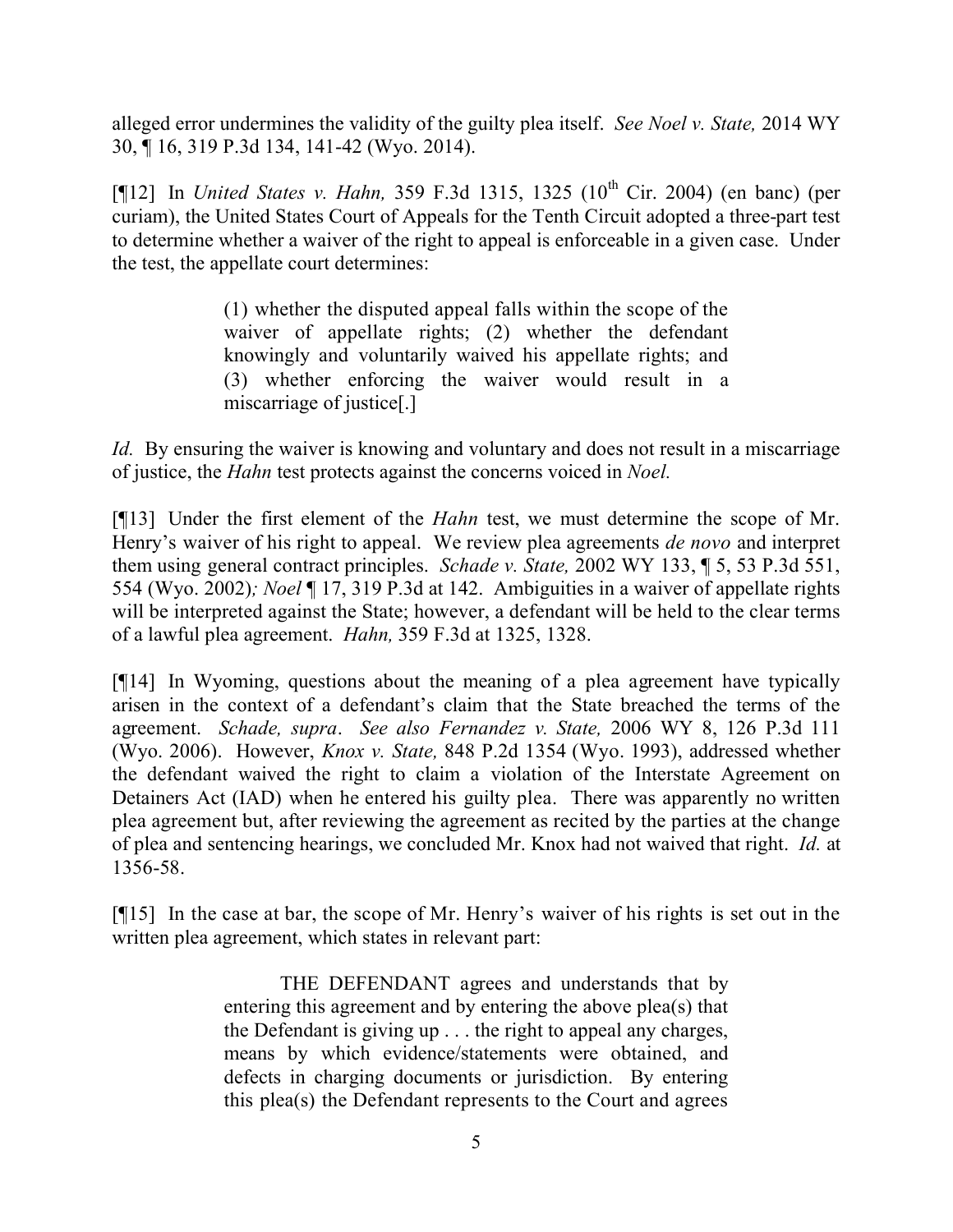that this agreement is being done knowingly and voluntarily. . . . The Defendant understands that this plea(s) may result in negative consequences regarding the ability to own or possess a firearm. . . . By entering this plea(s) the defendant waives any future objection to this agreement, plea(s) and conviction(s) due to the effects this matter has upon any rights mentioned herein. Further, the Defendant gives up the right to appeal any terms or conditions expressly stated as part of this agreement.

[¶16] The scope of the waiver was extensive. The waiver language in the plea agreement included relinquishment of his right to appeal and any objections to the "[plea] agreement, plea(s) and convictions." This language plainly foreclosed objections on appeal about the procedures used by the district court in accepting his pleas and entering the convictions. The advisements required under  $\S$  7-11-507 are part of the procedures for entering convictions on felony pleas.

[¶17] The waiver also specifically included notification of possible negative consequences of the pleas on his right to possess firearms. This Court has recognized and enforced specific waivers included in plea agreements in past cases. In *Beck v. State,*  2005 WY 56, ¶ 12, 110 P.3d 898, 901 (Wyo. 2005), we upheld the defendant's express waiver of the right to argue his convictions merged for purposes of sentencing. We said: "A criminal defendant may waive any personal right 'so long as there is no violation of public policy[,] . . . the public's interests are not thereby jeopardized[,]'" and the waiver is "knowingly and intelligently given." *Id., quoting Meerscheidt v. State,* 931 P.2d 220, 225 (Wyo. 1997). Similarly, in *United States v. Ruiz,* 536 U.S. 622, 628-33, 122 S. Ct. 2450, 153 L. Ed. 2d 586 (2002), the United States Supreme Court upheld a defendant's waiver in her plea agreement of the right to receive impeachment evidence from the government. Clearly, Mr. Henry's waiver included any objection to the sufficiency of the firearms advisements under § 7-11-507.

[¶18] Under the second element of the *Hahn* test, we consider whether the waiver was knowing and voluntary. The *Hahn* court identified two factors to determine whether the appellate waiver was knowing and voluntary. "First, we examine whether the language of the plea agreement states that the defendant entered the agreement knowingly and voluntarily. Second, we look for an adequate . . . Rule of Criminal Procedure 11 colloquy." *Hahn,* 359 F.3d at 1325 (citations omitted). With regard to the first inquiry, the plea agreement contained the following statement: "By entering this plea(s) the Defendant represents to the Court and agrees that this agreement is being done knowingly and voluntarily." At the Change of Plea hearing, Mr. Henry acknowledged that he had read and understood the terms of the plea agreement: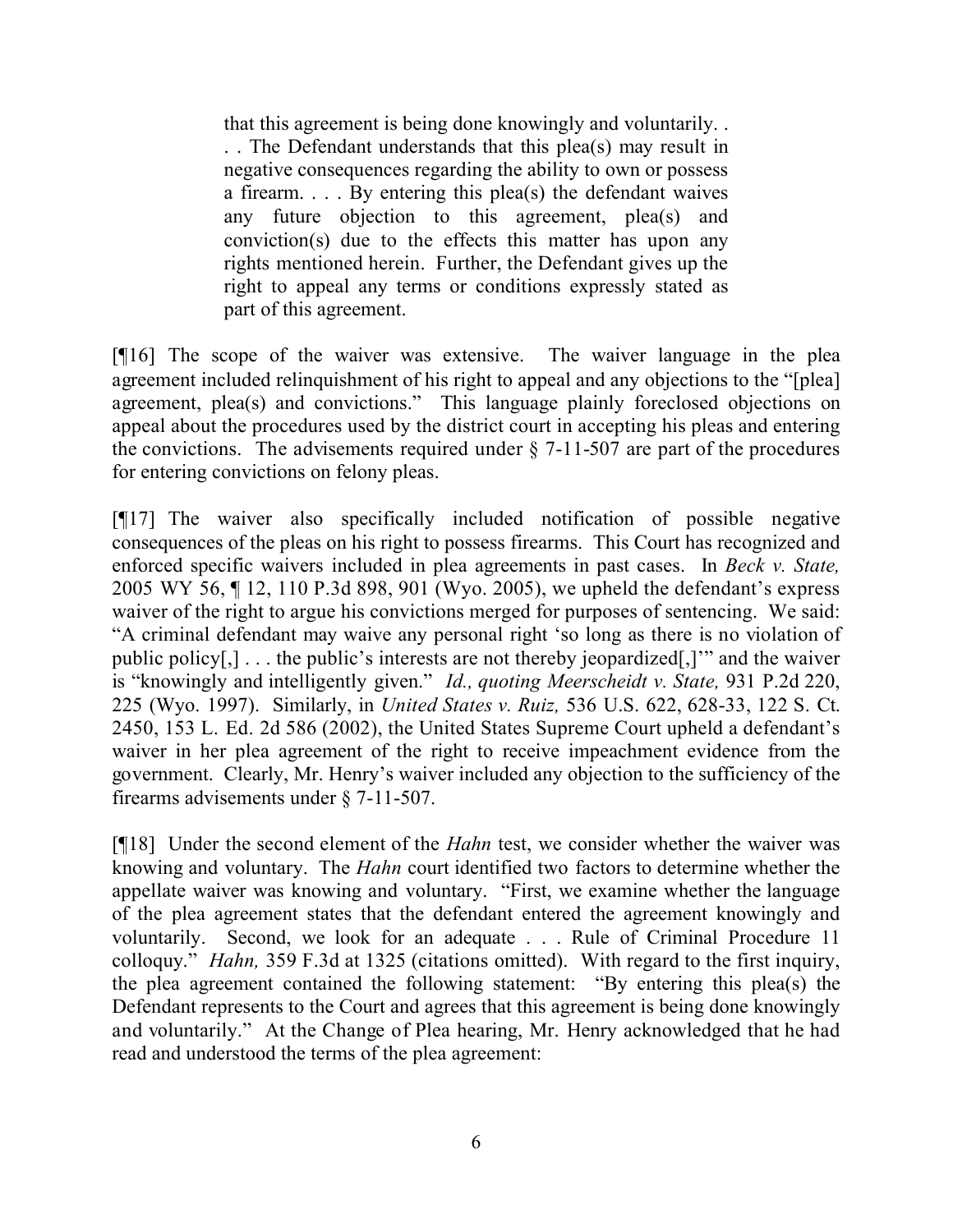THE COURT: With respect to the agreement itself, did you read it?

THE DEFENDANT: Oh, several times.

THE COURT: And did you sign it?

THE DEFENDANT: Yes, ma'am.

THE COURT: This is your signature I see on the third page?

THE DEFENDANT: Yes, ma'am.

THE COURT: Did you review it, before signing it, with [defense counsel]? Before you signed, did you have an opportunity to speak with [defense counsel]?

THE DEFENDANT: Yes, ma'am.

THE COURT: And did you have an opportunity to ask him any questions you may have had regarding the agreement?

THE DEFENDANT: Yes, ma'am.

THE COURT: And did he answer those questions to your satisfaction?

THE DEFENDANT: Yes, ma'am.

THE COURT: Are you satisfied with [defense counsel's] representation of you?

THE DEFENDANT: Definitely, ma'am.

THE COURT: Did anyone force you to sign the plea agreement?

THE DEFENDANT: No, ma'am.

THE COURT: Did you do it voluntarily?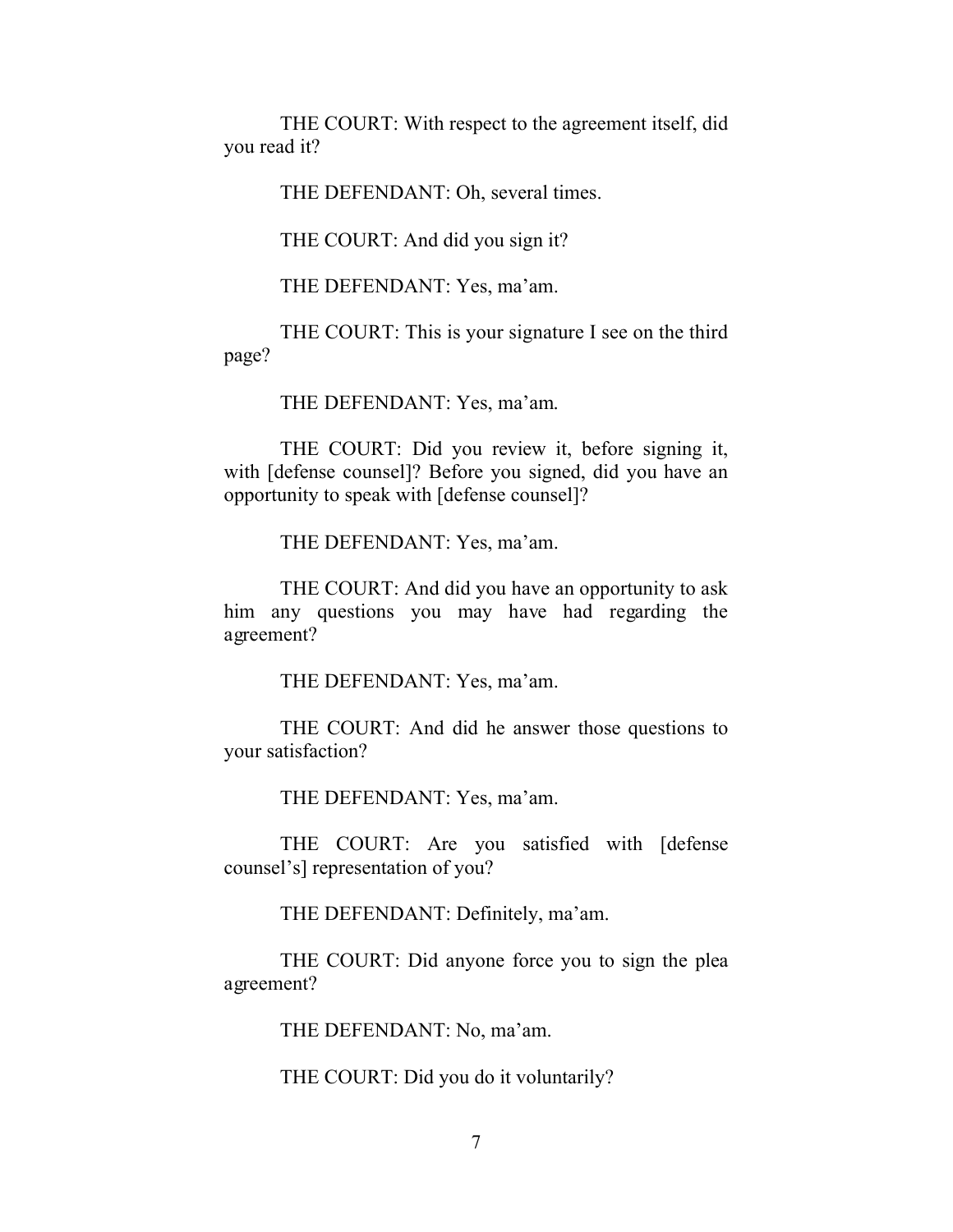#### THE DEFENDANT: Yes, ma'am.

## THE COURT: And you understand it, correct?

THE DEFENDANT: Yes, ma'am.

As this colloquy demonstrates, Mr. Henry repeatedly stated that he had read and understood the terms of the agreement.

[¶19] We would next consider whether the district court complied with W.R.Cr.P. 11. However, Mr. Henry does not claim on appeal that his pleas were not entered knowingly and voluntarily or otherwise in violation of W.R.Cr.P. 11. Thus, the second element of the *Hahn* test is satisfied.

[¶20] The final *Hahn* element is whether enforcement of the waiver would result in a miscarriage of justice. The factors considered in determining if there is a miscarriage of justice were set forth in *United States v. Elliott*, 264 F.3d 1171, 1173 (10<sup>th</sup> Cir. 2001):

> Appellate waivers are subject to certain exceptions, including [1] where the district court relied on an impermissible factor such as race, [2] where ineffective assistance of counsel in connection with the negotiation of the waiver renders the waiver invalid, [3] where the sentence exceeds the statutory maximum, or [4] where the waiver is otherwise unlawful.

To warrant relief under the fourth factor, the error must seriously undermine the fairness, integrity or public reputation of judicial proceedings. *Hahn,* 359 F.3d at 1327, citing *United States v. Olano,* 507 U.S. 725, 732, 113 S. Ct. 1770, 123 L. Ed. 2d 508 (1993).

[¶21] In the case at bar, there are no assertions that the district court relied on race or any other improper factor, Mr. Henry received ineffective assistance of counsel in the negotiation of the plea agreement, or that his sentence exceeded the statutory maximum. Moreover, there is no showing that the waiver was otherwise unlawful. Mr. Henry's waiver of his rights to appeal and any objections to his convictions, together with the express reference to the firearms advisement, were more detailed than a typical waiver of the right to appeal. Mr. Henry received generous consideration for his pleas and the waiver of his rights when the State agreed to dismiss seven of the nine felony child sex abuse charges against him. Enforcement of the waiver of the right to be advised that there may be employment consequences associated with the loss of firearms privileges would not result in a miscarriage of justice. Given all of the elements of the *Hahn* test are satisfied in this case, we conclude Mr. Henry waived his right to appeal the sufficiency of the firearms advisement.